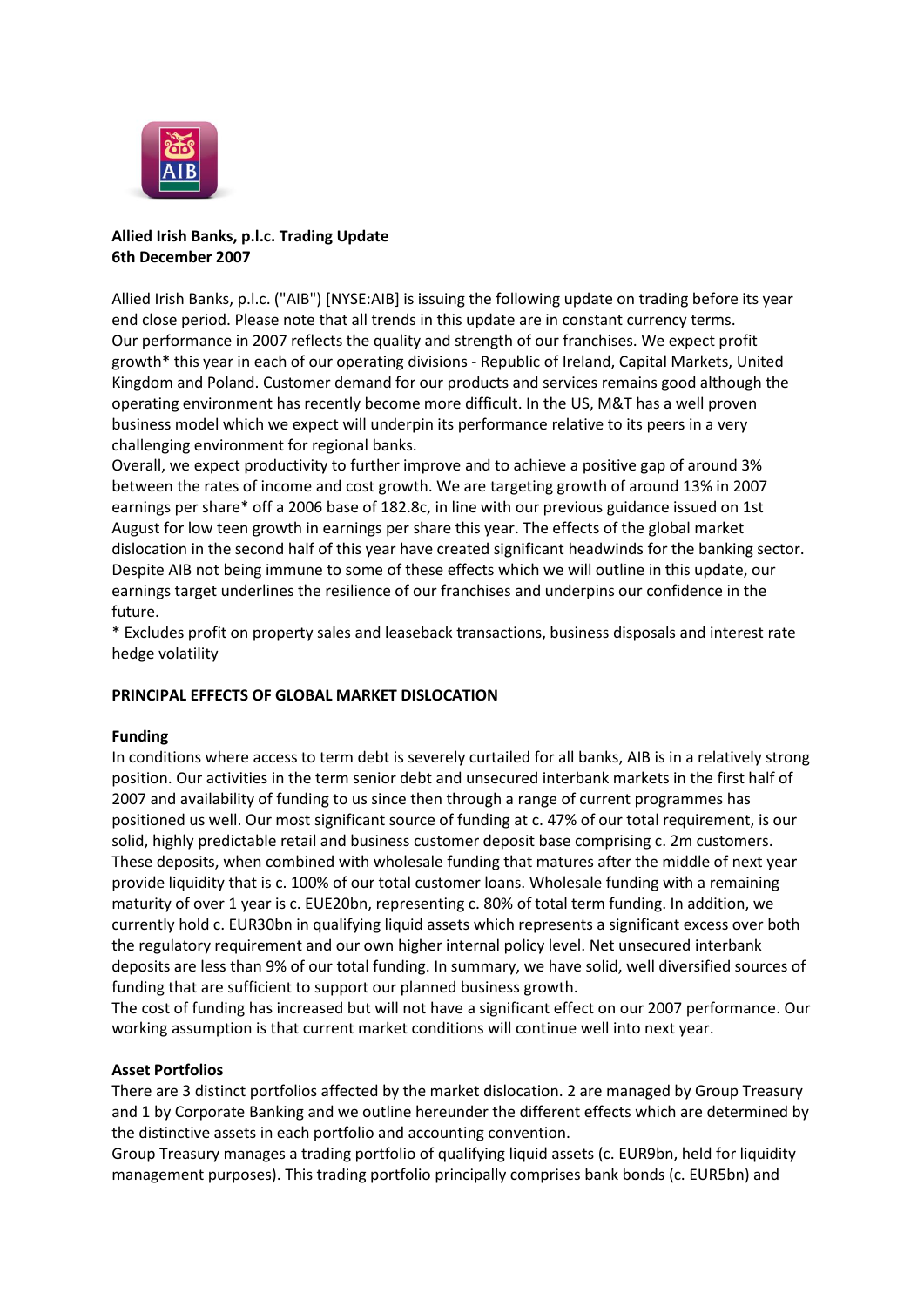collateralised prime residential mortgage obligations (c. EUR3.5bn). 76% of these securities are rated "AA" / "AAA" with virtually 100% rated "A" or better. It is important to note the ratings have not been achieved through synthetic structuring of the securities. The mortgage portfolio primarily comprises prime European mortgages which have an average loan to value of c. 65% and are owner occupied. The average life of the assets is c. 3 years and we are entirely satisfied that they will redeem at par value on maturity. However, asset value writedowns in current markets have been indiscriminate and these assets currently have mark to market values less than their par values. The accounting convention is to fair value these assets through non interest income in the profit and loss account and it is our intention to do this in the most clear and transparent way - by applying quoted prices. Based on current quoted prices, the reduction in value is c. EUE100m and is included in the earnings per share target already referred to in this update. It should be noted that the actual reduction will be determined by the prices quoted at our year end on 31st December. Our 'financial investments available for sale' portfolio managed by Group Treasury is c. EUR19bn and

contains assets of equally high quality (also held for liquidity management purposes) that have not suffered any permanent diminution. The accounting convention is to fair value these assets through the equity account and not the profit and loss. We will apply the same approach to valuation as outlined for our trading portfolio financial assets and the current write down is c. EUR170m which does not affect our regulatory capital position.

Our total credit exposure to US sub prime mortgages is low. We have 2 portfolios - a "whole loan" i.e. not tranched portfolio of c.\$200m and an asset backed securities (ABS) portfolio of around \$300m. The whole loans were purchased in 2007 from a top US originator and comprise collateral selected by AIB and purchased after extensive due diligence and the onset of the sub prime crisis. These loans offer strong risk adjusted returns and are performing well within our expectations. Within the ABS portfolio, c. 80% of the collateral was originated prior to 2006. All payments are current and the portfolio is held to maturity. This portfolio is marked to model, regular reviews are undertaken and following a recent examination we have taken a charge to our income of c. \$35m which we consider adequate to cover all likely losses. We have no exposure to conduits or SIVs, either directly or through backstop facilities. Other CDO/CLO exposures total c. EUR550m and are all performing well. This is greater than the figure disclosed at the interim stage primarily due to the reclassification of securities already held together with the addition of 1 new security.

### **REPUBLIC OF IRELAND DIVISION**

The Irish economy is performing well and growth remains ahead of the eurozone average. The pace of growth is slowing as the housing market undergoes a rapid and significant period of transition in which developers are materially cutting the supply of new houses. The speed and extent of this transition and the price correction taking place will restore the housing sector to a more stable and sustainable part of the economy. The housing market has materially changed and, as activity slows, so too will our income from residential development and mortgages. However, our lending to residential developers is heavily weighted to borrowers with extensive experience, assets and cashflows derived from diverse segments of the property market. Asset quality in this sector remains solid, although it is inevitable that impaired loans and credit provisions will increase in the future from current unsustainably low levels. Key lead indicators and the comprehensive reviews we have undertaken point to the future increase being moderate in all likely scenarios. Quality of the residential mortgage book remains very strong.

Activity remains strong in other key sectors of the economy, including non-residential property. Overall employment continues to grow and any increase in unemployment is expected to be moderate. In 2007 we expect GDP growth of close to 5% and around 3% in 2008. In the still relatively benign although less buoyant environment outlined above, we expect loan growth in 2007 of close to 20%. Demand from our business customers is strong and we continue to increase market share, further extending our no. 1 position. We are maintaining our share of the slower growing mortgage market, despite our continued underweight position in the first time buyer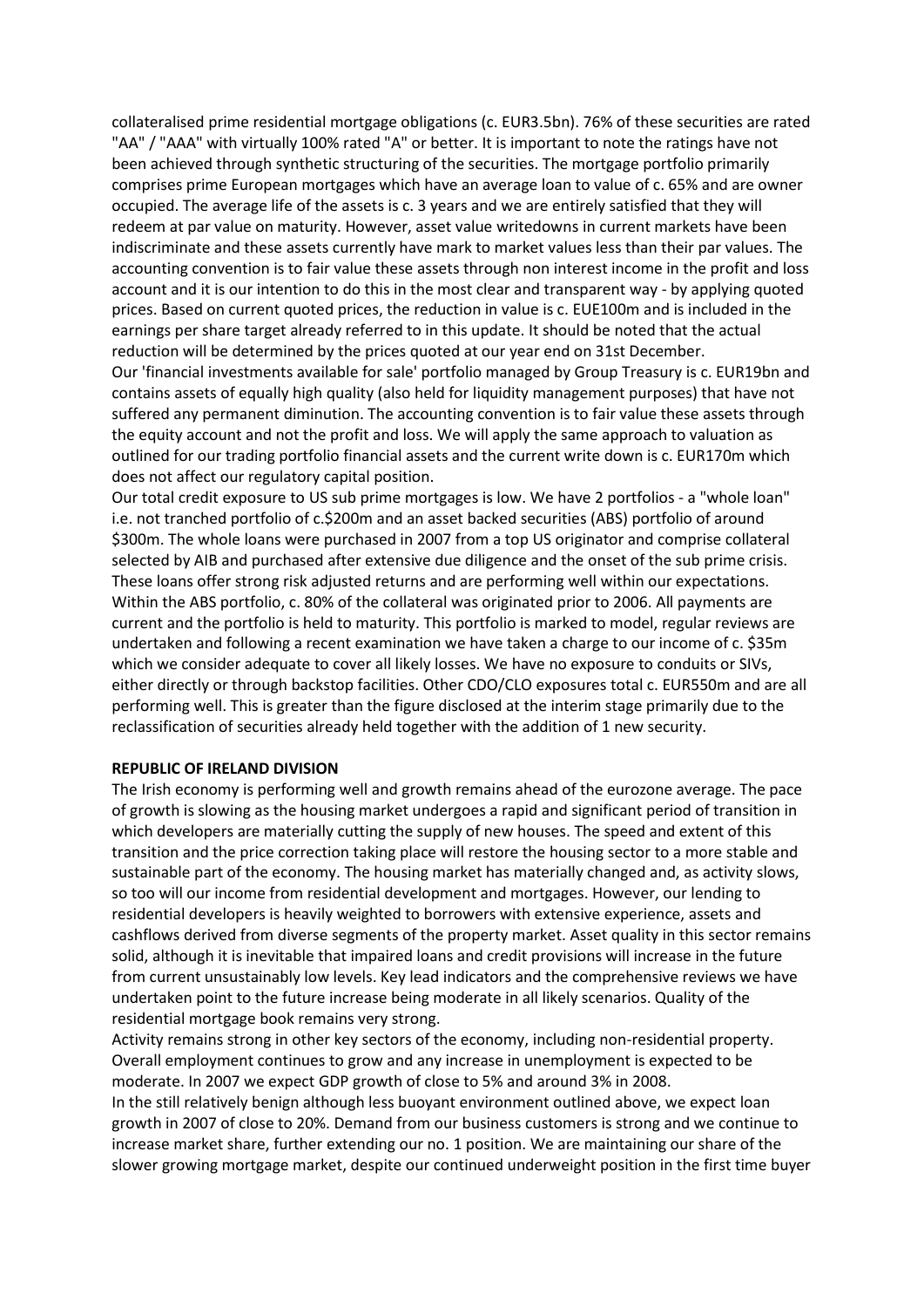segment. In deposits we are also increasing our share. We expect a volume increase of around 3% for the full year due to better momentum in the second half following a flat performance in the first half when significant SSIA funds matured.

Our wealth management business is performing strongly. This business includes our joint venture with Aviva which is continuing to outperform in the investment and protection market.

### **CAPITAL MARKETS DIVISION**

Our expectation for profit growth in this division this year, despite highly unfavourable market conditions, underlines the quality, nature and sustainability of income in this franchise. Corporate banking continues to generate a high percentage of the division's profit and is performing strongly again this year. Customer demand for loans has remained strong and we continue to achieve superior returns. The profile and quality of the loan book remains robust. We expect loan growth of close to 20% this year and importantly, do not hold any material underwritings in our book.

Customer demand is very good in Global Treasury particularly in recent months when heightened market volatility has increased sales of protection products. Our wholesale activities are being well managed in the difficult market conditions already outlined in this update.

Investment Banking is on track to deliver significant operating profit growth this year. Key contributions are being made by our asset management, stockbroking and corporate finance businesses and by the disposal of some trade investments.

### **UK DIVISION**

Customer demand is driving good volume growth on both sides of the balance sheet. Both loans and deposits are expected to increase by around 20% this year.

Significant benefits are now being derived from the reconfiguration of our networks. In Great Britain, we have centralised all SME business in one location to enable our branch and specialist teams focus on selected mid corporate sectors. Cross sales to customers in these sectors are increasing, notably in private banking, interest rate hedging and foreign exchange services. We are consistently adding new customers in our chosen sectors; two out of three new customers tell us their decision to bank with us was prompted by a recommendation from an existing customer. This advocacy by customers of our relationship management model is a very powerful catalyst for new business development, underpinning momentum and the growth potential in our franchise.

In Great Britain, our property book is robust and we have minimal exposure to the consumer sector. The other key sectors in which we operate - professional services, private education, healthcare, waste management and leisure - are likely to prove resilient in an economic downturn. In Northern Ireland good progress has been made in centralising administration activities and processing. We have carefully segmented the market and created a mix of full service branches and sales outlets. This approach has sharpened our focus on opportunities in the market; product sales are increasing and productivity is improving.

### **POLAND DIVISION**

Our premium quality franchise is growing very strongly in a positive environment - Polish economic growth is expected to be around 6% in 2007.

Our loan book is on track to increase by over 30% and deposit percentage growth is expected to be in the mid teens, stronger than the 10% previously guided. Outperformance in our corporate and business banking portfolios continues to be a feature and is driven by dedicated, experienced teams operating from a growing number of well located business centres. Personal lending and zloty mortgages are also increasing strongly and we are distributing our suite of competitive products through an expanding number and range of channels. This channel development includes internet, call centres, mobile sales teams and agency sales to complement over 380 branches - a number we are now increasing at a rate of more than 1 per week. A key part of this major ongoing investment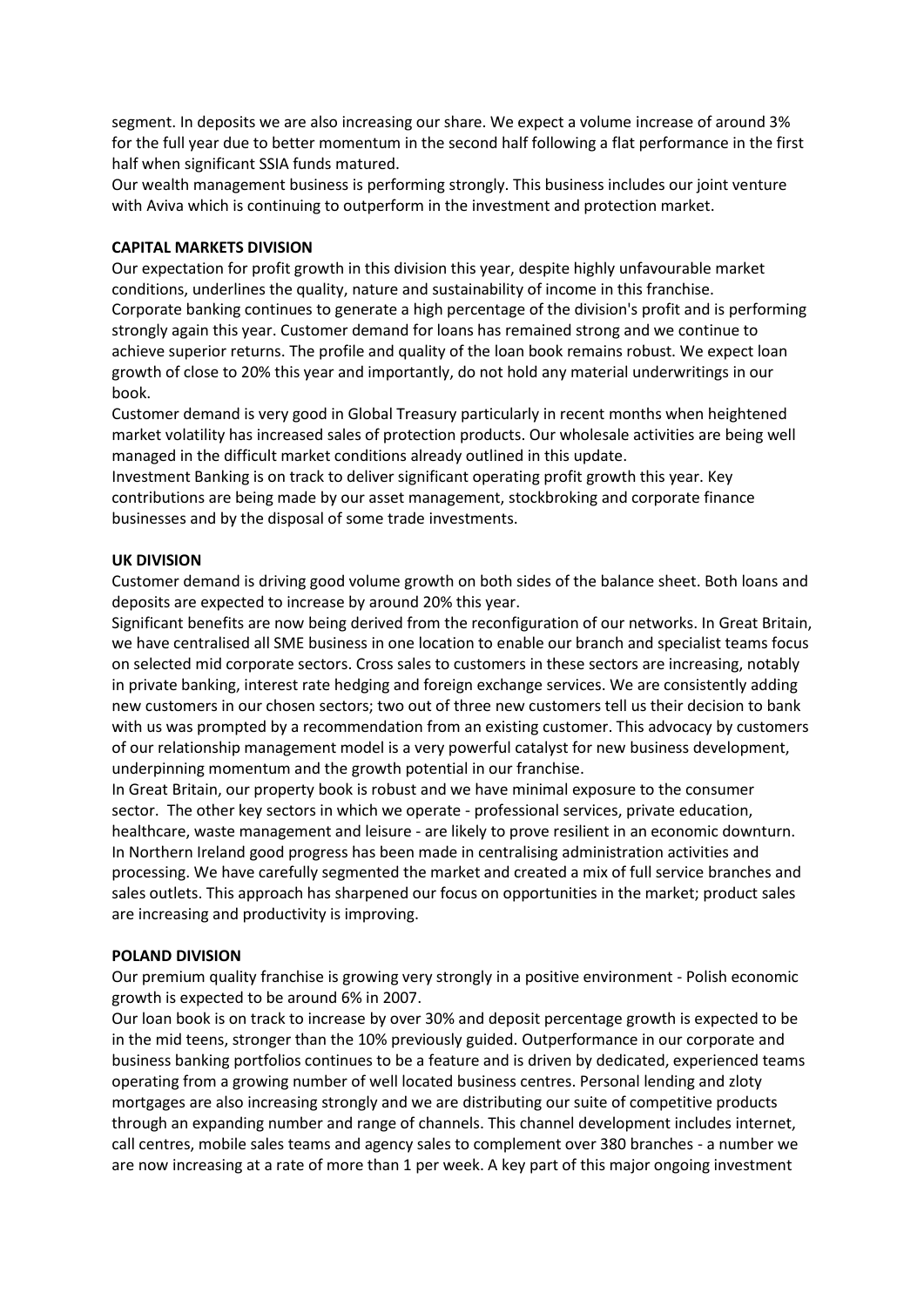programme is people and we expect the number of employees to rise by almost 1,000 in 2007; we now have more people in Poland than any other division of the bank.

Non interest income growth is also very strong. We hold a clear no. 2 position in the mutual funds market and this business is also benefiting from our channel development and additions to the product suite. Our fast growing brokerage business now holds a leading market position while foreign exchange, insurance, banking fees and commissions are also important sources of growth. The investment we will continue to make in Poland is being done in a measured way, drawing on the experience we have in the market over many years. There is a clear focus on quality and returns from the business and 2007 will reflect further gains in our already high productivity.

## **M&T BANK CORPORATION**

In common with their US regional banking peers, slower revenue growth and higher credit costs are creating difficult conditions for M&T in 2007. Management is responding by managing costs very effectively, evidenced by an improvement in the Q3 efficiency ratio compared to the same period last year. The profit contribution we expect this year will continue to deliver a good return on the capital supporting our c. 25% shareholding.

In its investment securities, M&T has a mezzanine CDO portfolio of \$132m, comprising 3 securities. In Q3 this portfolio was deemed to be temporarily impaired and in accordance with US GAAP was partly written down in the M&T balance sheet with a charge to stockholders? equity. Management is currently reviewing the securities to determine whether any are other than temporarily impaired. In the event that they consider impairment other than temporary, a writedown would be taken as a charge to the profit & loss account this year. While this determination is pending, we have reduced the projected M&T contribution to us by cautiously assuming that M&T management decide to write down the portfolio of \$132m to \$31m and that this writedown is charged to the profit & loss account. We have made this assumption for the purpose of our 2007 earnings per share guidance contained in this update. The impact on AIB would be to reduce the profit contribution from M&T by c.\$25m pre-tax, \$17m after tax.

### **MARGINS**

The rate of net interest margin attrition due to business factors (excludes volume effect / reclassification of income on treasury assets) is expected to reduce from 16 basis points last year to around 10 basis points in 2007. Loans growing faster than deposits are the main cause of attrition with the reinvestment of customer account funds likely to have a close to neutral effect on the net interest margin this year. Both loan and deposit product margins are broadly stable while we estimate that c. 1 basis point of the attrition is due to higher funding costs.

### **NON INTEREST INCOME**

We are targeting an increase of around 6% this year. Banking fees and commissions remain an important component of non interest income while Polish asset management and brokerage, investment and protection, cards and customer treasury services are all growing strongly in 2007. Growth in our non interest income this year will be affected by global market dislocation effects already referred to in this update.

### **COSTS**

Growth of around 10% is expected this year. Key drivers include business growth, investment in our single enterprise agenda, performance remuneration and Polish business expansion costs. As already stated, we expect income growth to exceed cost growth by around 3% in 2007. Significant progress has been made in our single enterprise agenda and we have reached a point at which the level of further investment spending will moderate. We have also largely completed major regulatory programmes and these factors will slow the rate of future cost growth.